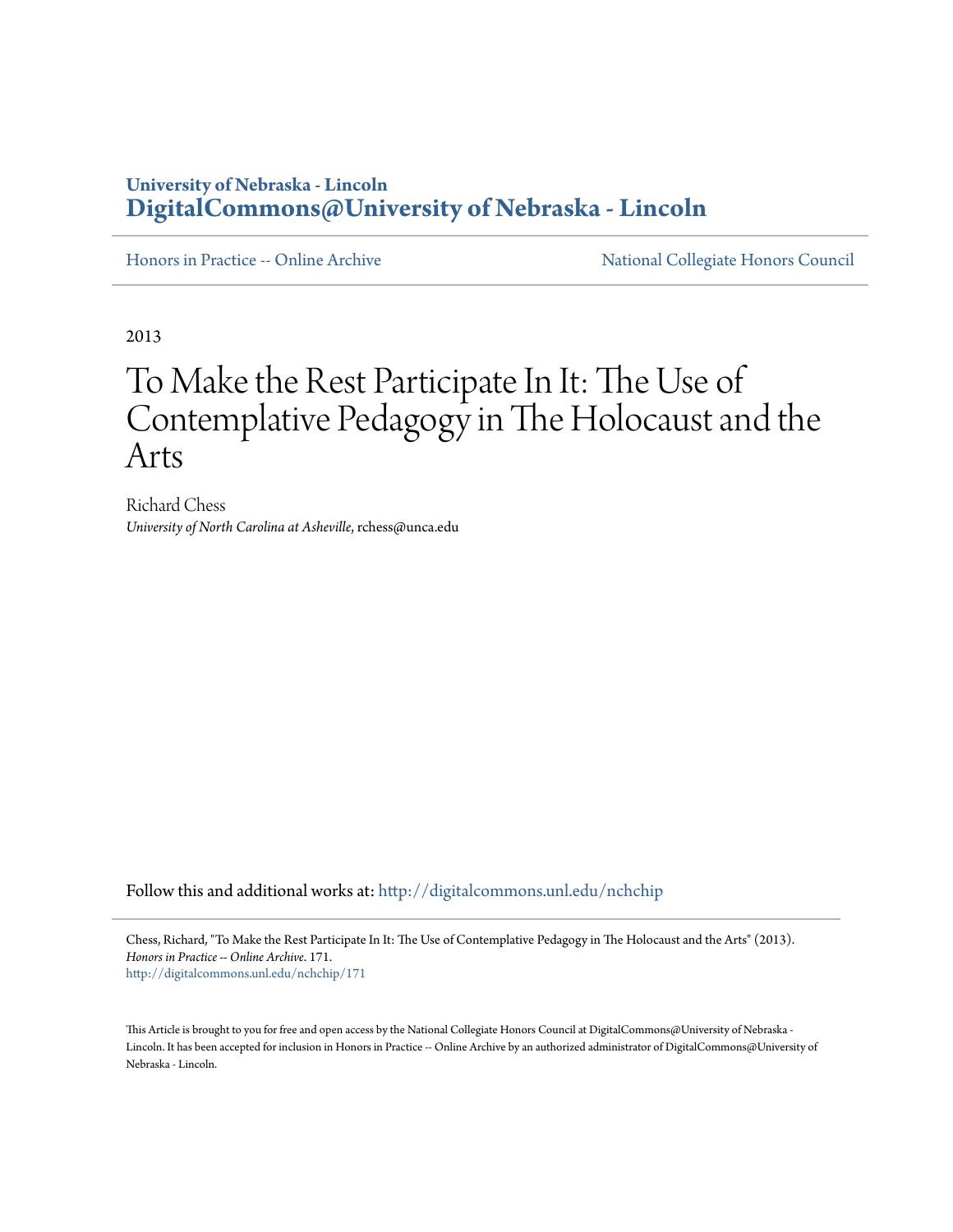# **To Make the Rest Participate In It: The Use of Contemplative Pedagogy in The Holocaust and the Arts**

## **RICHARD CHESS**

**UNIVERSITY OF NORTH CAROLINA ASHEVILLE**

In the preface to *Survival in Auschwitz*, Primo Levi says he wrote the book because he felt "the need to tell our story to 'the rest', to make 'the rest' parn the preface to *Survival in Auschwitz*, Primo Levi says he wrote the book ticipate in it" (9). Levi's intentions in writing his essential Holocaust testimony are worth reflecting on for a moment.

"The need to tell": what is this need? Is it a need to tell so that others will know what happened inside a death camp? Is it the need to warn others so that they will be vigilant in guarding against conditions that could allow another Holocaust to occur? Is there a more fundamental need underlying this one, a need as basic as the need for food and shelter? Do we all feel a need to tell our stories, whether they happen to be ordinary or extraordinary, common or unique—stories of our loves and losses, stories of our lives at work and at the gym, at the doctor's office and on vacation? Telling our stories to each other: is this how we define, project, sustain, and protect ourselves? If there's a teller, must there also be a listener? What does it take to be able to listen to another's story, especially if it's a horrific story, a painful story, a story that might implicate the listener in the action or inaction that contributed to the teller's suffering?

"Our story": Whose story is this, anyway? Levi's story? His story and the story of a few other prisoners he came to know in Auschwitz? Could it also be the reader's story, the story of anyone who reads *Survival in Auschwitz*?

"To the 'rest'": In placing quotation marks around the word "rest," is Levi questioning our habit of seeing the Holocaust as the story only of those who experienced it directly—as victims or perpetrators? *The Holocaust: those poor souls. How lucky we are to have been born elsewhere, born after . .* .

If you were in my honors special topics class, The Holocaust and the Arts, right now, I would pause here and ask you to reflect for a moment, in writing, on your experience upon hearing the questions I have asked up to now.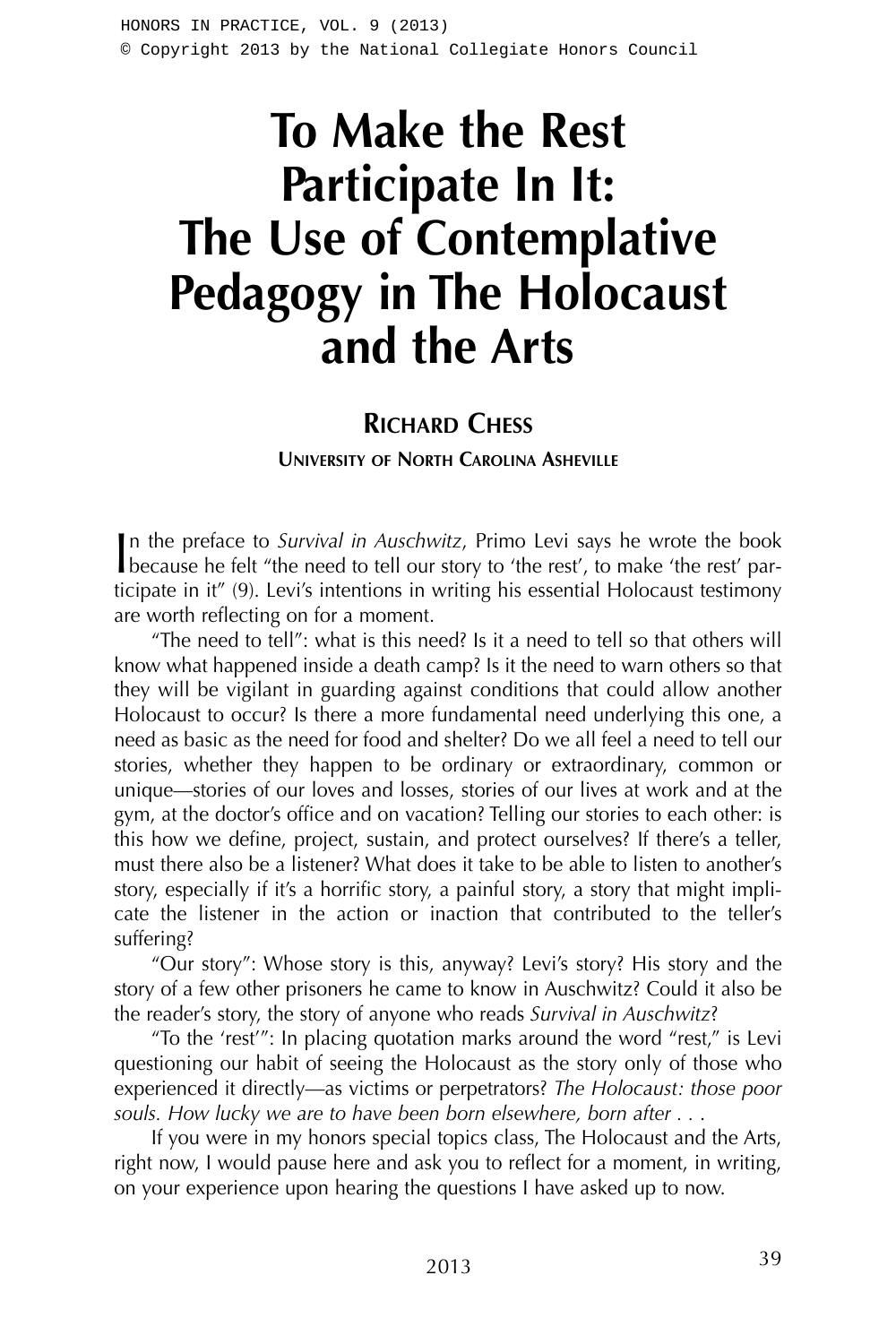Did you answer quickly, to yourself, one or more of the questions? Did you feel the urge to share your response with someone, with me? Can you reflect on your motivation for wanting to share your thoughts with me? What was and is it like to have to withhold your response?

Not thinking, not only thinking, but the experience of thinking; not communicating but experiencing the urge to communicate and what happens to you internally when you are not given the opportunity to communicate: that's what I'd encourage you to pay attention to, observing without judging yourself.

Self-reflective writing is one method of inquiring into one's inner experience of learning. But what aspects of self do we invite our honors students to reflect on when we ask them to write informally in their notebooks on what they've just heard or read? Do we ask them to explore their "thoughts" and "feelings"? "Feelings": do we ask them to pay attention to and describe physical sensation as well as emotional responses to whatever text is under consideration? Are physical sensations—quickening of breath, sinking feeling in the chest, tightening of the throat—even relevant to critical and imaginative thinking?

Psychologists, neuroscientists, and educators familiar with the benefits of contemplative practices say that physical sensation is as worthy of investigation as thought, and they suggest that various kinds of contemplative practices, including self-reflective writing, repeating short phrases, concentration on the breath, guided visualizations, deep listening, adapted for the classroom, can help students improve their ability to direct and sustain their attention on an object of inquiry, learn to recognize and live with ambiguity and uncertainty, and develop resilience that is useful to learning (Hart; Palmer & Zajonc; Simmer-Brown & Grace).

My experience of integrating contemplative practices into The Holocaust and the Arts has convinced me of the value of such practices for the reasons just noted as well as for the purpose of deepening a sense of community among the students. Further, when these practices are clearly linked to the course "content," they increase the likelihood of students engaging deeply with demanding, difficult (emotionally, intellectually, even spiritually) material.

Now, back to where we left off a few paragraphs ago. If we were in class, after we had finished writing about our experiences upon hearing the questions I asked, I would invite a few of you to share your observations with us. As each of you spoke, I would listen and encourage you to listen for possible connections between your experience and Levi's ideas, as expressed by the sentence under consideration and other passages in *Survival in Auschwitz*.

Then I'd direct our attention to the rest of Levi's statement.

"To make the 'rest' participate in it": Can a text "make" a reader "participate" in its story? Can a text, read by a twenty-year-old American student in Western North Carolina in 2012, transport that student from the familiarity and security of her honors classroom to Auschwitz in 1945?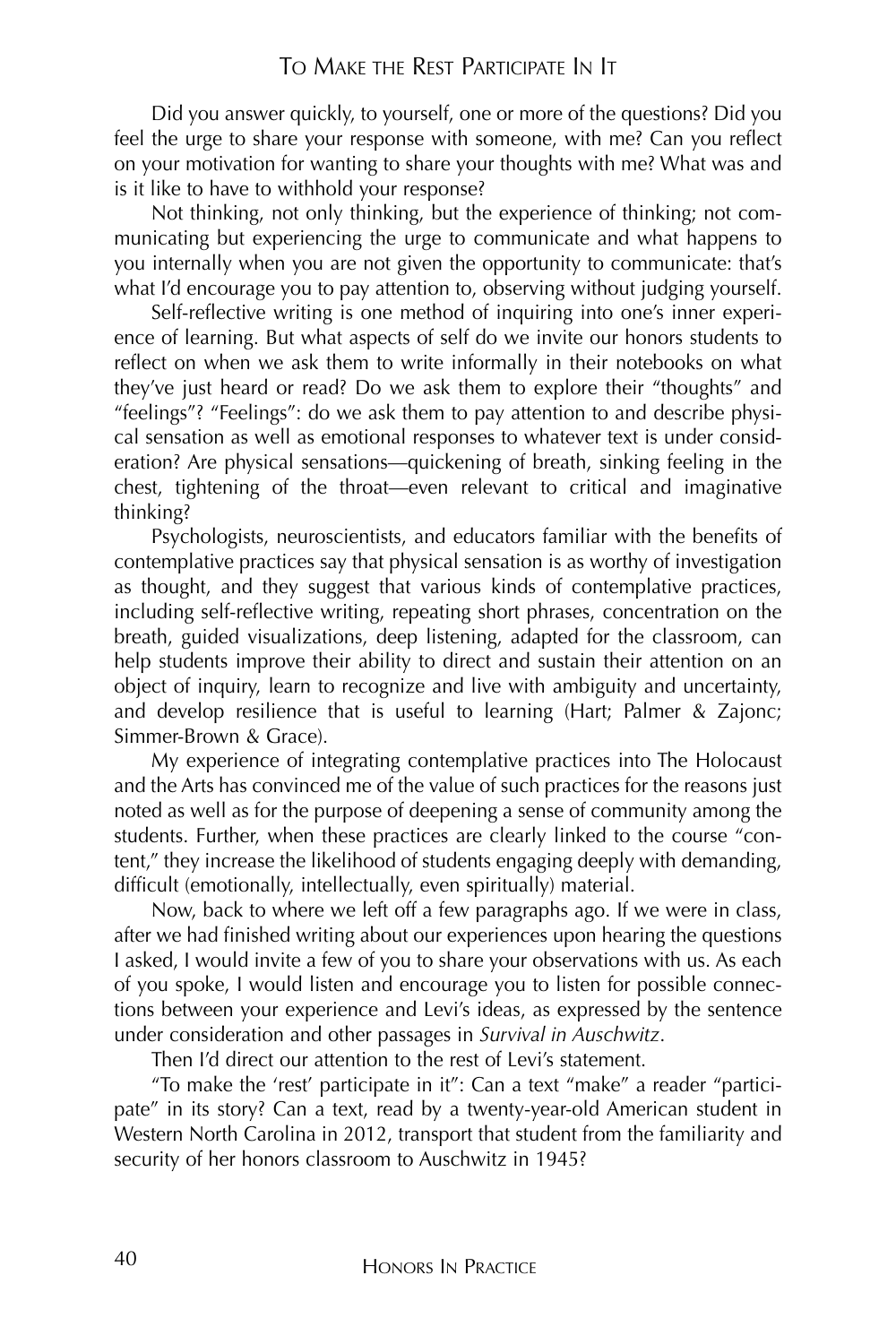#### RICHARD CHESS

Or, can the text bring Levi's Auschwitz into our room to join our circle? Can this text, *Survival in Auschwitz*, and other Holocaust texts—Wiesel's *Night*, Ruth Kluger's *Still Alive: A Holocaust Girlhood Remembered*, Art Spiegelman's *Maus*, Zvi Kolitz's *Yosl Rakover Talks to God*, Alain Resnais's *Night and Fog*—participate in our lives, my students' and mine?

Perhaps. Perhaps in small ways. Small, surprising, and significant ways.

The exercise I have just described, which I have not yet used in class but plan to use the next time I teach The Holocaust and the Arts, has the potential, I think, to help students discover, in the moment of the classroom experience itself, a meaningful connection between their personal lives and the lives of those who were caught up in the catastrophe of the Holocaust. By observing our own experiences—an opportunity afforded by contemplative practices in the classroom—we might gain valuable insights into ourselves *as well as* into the experiences of others, including the experiences of Holocaust victims/ survivors.

In The Holocaust and the Arts, I used a variety of contemplative exercises with this very possibility in mind. Early in the semester, to "discuss" Elie Wiesel's *Night*, a text most students in the class had read before, I created an exercise in which silence played an integral part. After our customary two minutes of silence, eyes closed, attention resting on physical sensation, with which we began every class period, I asked students to write briefly in their journals about a passage that stood out for them on a particular reading of *Night*.

After a few minutes, I explained how the class would proceed. Each student would be given three minutes to share with the class something about the passage about which they had just written. After the student finished, we would sit silently for one minute. I would ring a bell at the beginning and end of the minute of silence. Then the next student in the circle would be invited to share her comments about the passage she had chosen. Another minute of silence would follow, after which the third student would speak. We would continue around the circle until each of the fifteen students in the class had spoken.

I gave the students one additional instruction. They were asked not to respond to what anyone else in the circle had said. It would be fine, I told them, if they had chosen the same passage as another student. They could share with us their own reflections on that passage without commenting directly on what a previous student had said.

Then we began. Each student offered a concise, meaningful observation about the passage she or he had chosen. In between speakers, I rang the bell to signal the beginning and conclusion of our minute of silence. Before we had heard from even half of the students, I knew, given the range of passages they had chosen to reflect on, there would be no need for further discussion of *Night*. The students themselves were identifying and exploring many, if not all, of the text's key passages.

After the last student spoke, we sat for a minute. Then I asked the students to reflect in their journals on this experience, this method of engaging a text.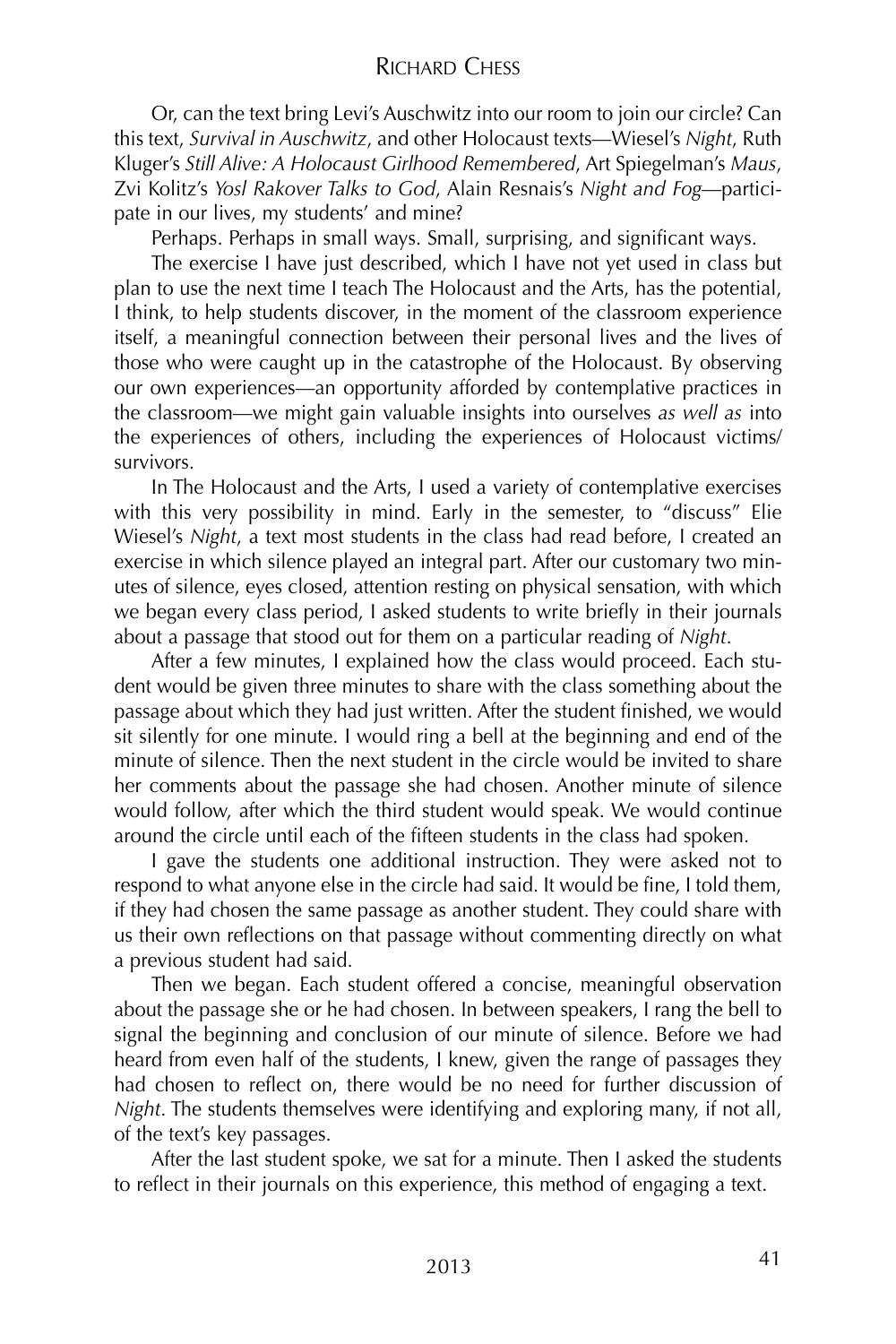#### TO MAKE THE REST PARTICIPATE IN IT

Finally, I invited students to share their reflections on the experience. The students commented on a number of ways the experience affected them. One of the most profound observations was offered by the last student in the circle to have presented her chosen passage to the class. "I realized," Julie said, "as I listened to my classmates, that I was giving each speaker my undivided attention. Usually in class," she said, "while one person is speaking I'm half listening and half composing the thought that I would like to share next with the rest of the class. I realized during this exercise," she said, "that I usually don't really listen deeply to what others have to say. Because I knew I'd have my turn to speak, this time I could listen without being distracted by my own thoughts."

Deep listening: how lucky for Julie to have experienced, at least once, the difference between giving her full attention to someone else and giving him partial attention while the other part is focused on herself. How lucky for the rest of us in the room to have heard, and in some way shared, Julie's excitement about this insight into her experience of listening to others.

Following Julie's comments, I asked the class this: is there any connection between the experience of deep listening and Elie Wiesel's *Night*?

Many hands went up. Everyone pointed to *Night*'s first chapter. In it, Moishe the Beadle, the caretaker of the Hasidic house of prayer in Wiesel's small town, a poor man whose poverty bothered no one only because he had "mastered the art of rendering himself . . . invisible," is arrested by the Hungarian police and deported. Then, he miraculously escapes execution by the Gestapo and returns to Sighet to warn its residents, otherwise still, in 1941, relatively untouched, of the nightmare unfolding around them. Had they listened, the townspeople, some of them might have escaped the Holocaust. "But," as Wiesel writes, "people . . . refused to listen."

To whom does one listen? When? Why? What is the price of not listening? These questions, central to the opening chapter of *Night* and clearly intended to introduce Wiesel's concerns that *his* readers would not listen deeply to his story and its implications, suddenly had immediate application to the students' own experiences in the classroom. To which of their fellow students do they listen? Why those students in particular? Why not others?

While this simple exercise involving speech and silence may not have transported these students to Transylvania in 1941, it certainly revealed at least one way that young Elie Wiesel's experience was relevant to their own experiences in a classroom in Asheville, North Carolina in 2012. "To make the 'rest' participate in it."

Another exercise we tried in class used language itself—drawn from the assigned texts—as what is called the object of concentration for brief meditations. Here is an example of this kind of exercise, an exercise that could be called "phrase practice." Several texts, including Art Spiegelman's *Maus* and Ruth Kluger's *Still Alive: A Holocaust Girlhood Remembered*, tell stories of luxury and poverty. Given that recurring theme, while we were reading Kluger's memoir, I asked students to work with two words, "excess" and "scarcity," in a brief meditation. I instructed students to repeat the words quietly, internally, to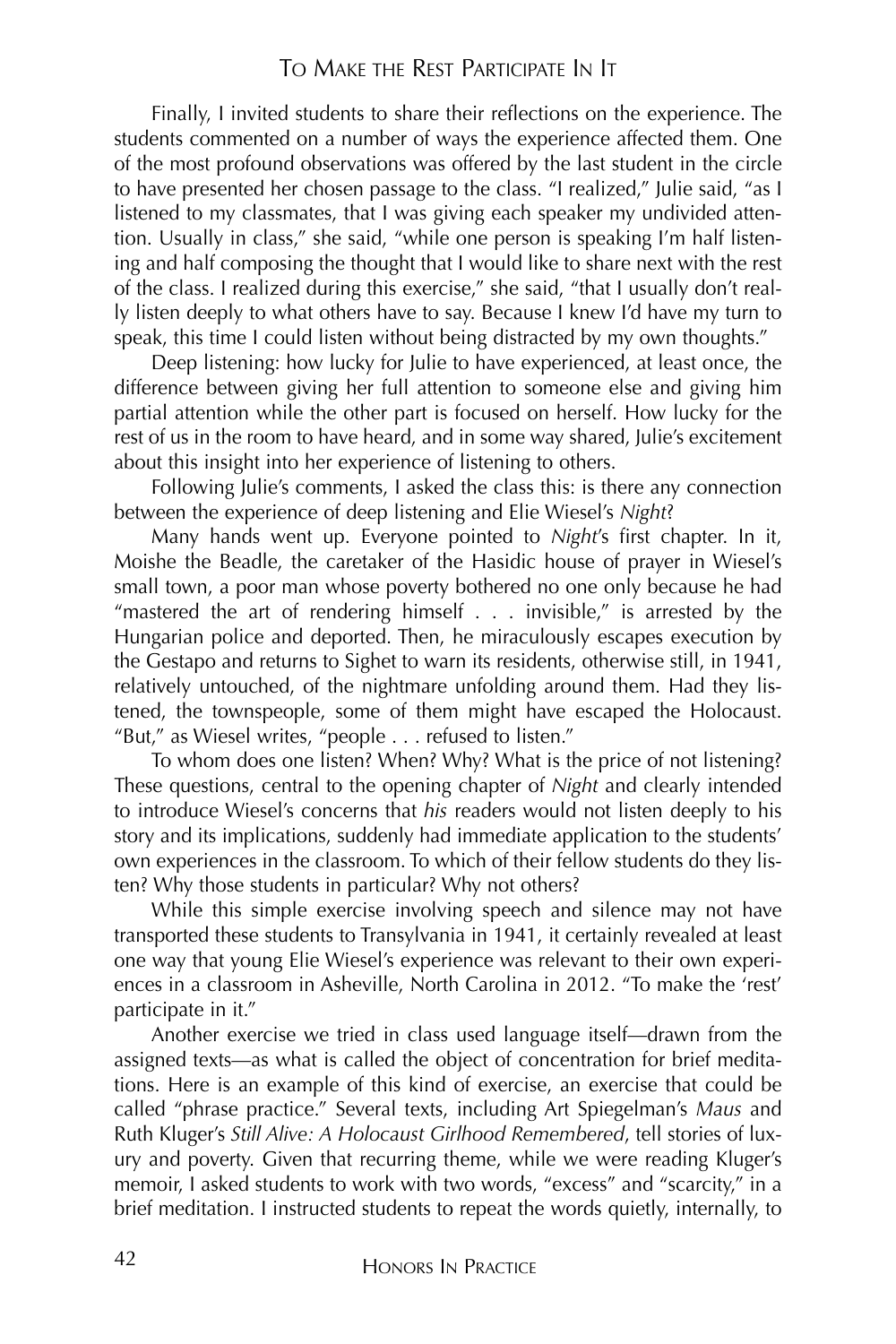## RICHARD CHESS

themselves. I also asked them not to intentionally reflect on the meanings of the words, not to think about them in relation to the texts we had read so far in the class. If they found themselves "thinking" about the words, that was fine, but they should let the "thinking about" go and return to just repeating the words softly to themselves. We did this exercise for about five minutes, after which students wrote in their notebooks about what they had experienced. Then some students shared their experiences with the rest of the class.

Several students talked about coordinating the phrases with their breathing. A few students reported saying the word "excess" on the exhalation and "scarcity" on the inhalation. Inhaling, one student noted, suggested to her the need and desire for air, hence "scarcity," and exhaling suggested to her that she had enough air and could give some back to the world without missing it too much, hence "excess."

Other students repeated the words in exactly the opposite order, "excess" on the inhalation and "scarcity" on the exhalation. Of those who performed the exercise this way, one student, Katherine, offered the following observations:

When I inhaled I thought "excess" because I had a lot of air available to me; when I exhaled I thought "scarcity" because this air was being taken away from me and each molecule of oxygen became so much more valuable and precious than before. During this exercise, I noticed that I also exhaled more slowly than I inhaled, perhaps in an attempt to hold onto the air that I did have.

One set of simple instructions, two ways of following those instructions. I did not see the implications of these two different approaches to following the instructions, but Katherine did. She wrote,

These different approaches intrigued me: how can people end up with varied experiences while following the same directions at the same time? This question of mine seemed similar to the earlier questions of why many people stayed in their hometowns instead of fleeing to other countries during the Holocaust, even with enough knowledge to understand that leaving may be wise. Maybe people who chose to remain where they were desired to linger so they may hold onto a status quo that they accepted, much in the way I tried to hold onto my "excess" by exhaling very slowly during the meditative exercise. Perhaps those that did try to flee their home environment saw opportunities for "excess" abroad, while sensing "scarcity" in their hometown, relating to the ways the latter group approached meditation. A classroom of 16 people, all meditating in their own way on the same two words became a microcosm for a larger cultural experience that occurred 73 years before.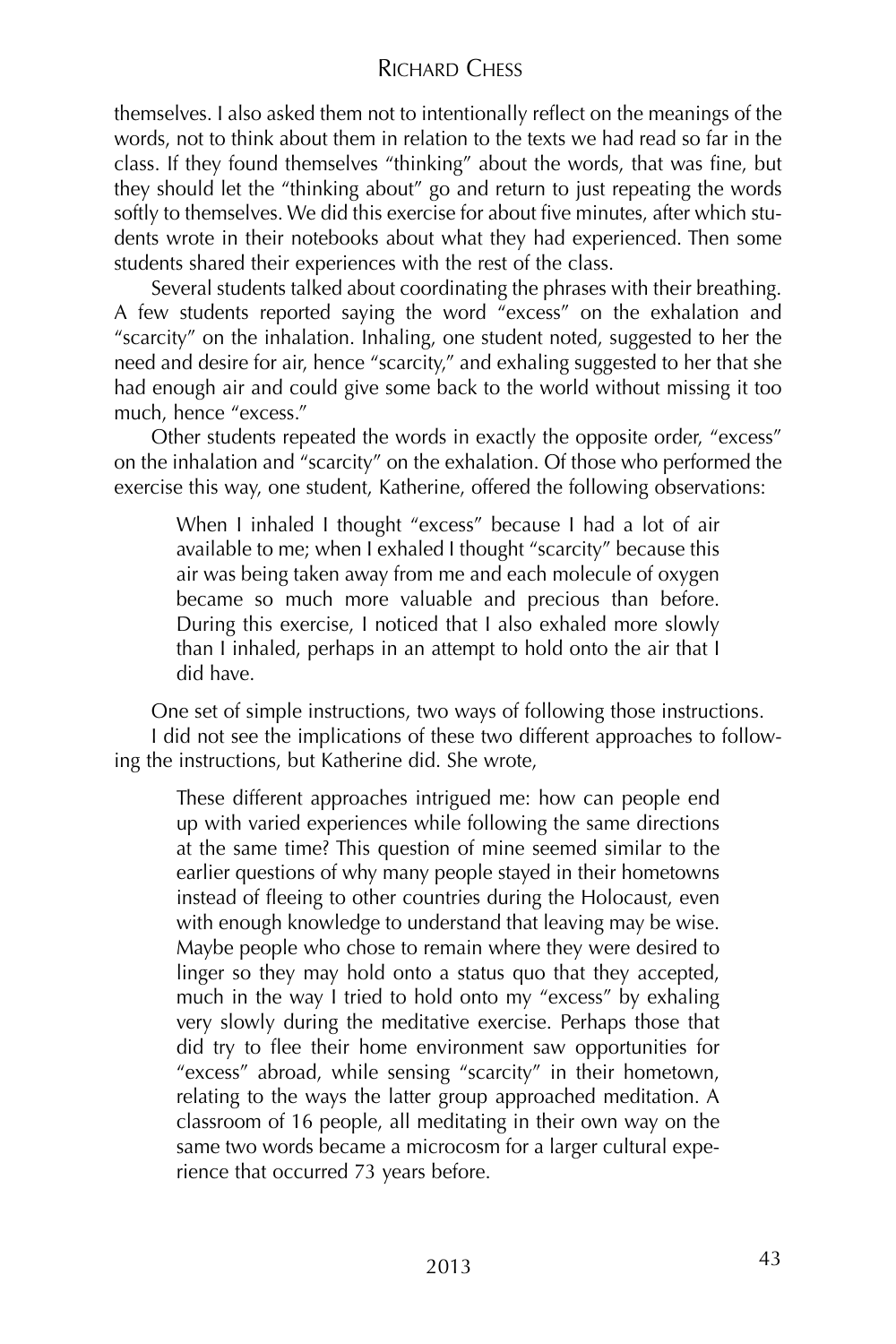#### TO MAKE THE REST PARTICIPATE IN IT

*How can people end up with varied experiences while following the same directions at the same time?* Katherine's surprise at discovering that her way of following simple instructions differed from the way some of her peers followed the same instructions led her to an insight into the behavior of others living in a dramatically different situation than her own. If she hadn't been given the opportunity to pay attention to her own experience, in this case an experience of practicing a simple meditation technique, and then given the opportunity to listen to her peers describe and reflect on their personal experiences of the exercise, she might not have gained greater understanding of the decisions made by others in a different time, place, and situation.

Self-inquiry can lead to new insights into the self and others. I have illustrated only a few of many contemplative practices—mindfulness of physical sensation, phrase practice, silence, and informal, reflective writing—that can be useful in helping students experience the connection between their personal lives and course content. And not just course content, but also the process by which one inquires into material in search of knowledge.

An emerging body of research (see the website of The Association for Contemplative Mind in Higher Education, <http://www.acmhe.org>) supports the value of integrating contemplative practices into higher education for other reasons, too. In an age of distraction, these practices can help students strengthen their ability to direct and sustain their attention on an object of inquiry. In a period of uncertainty, which itself can cause high anxiety, these practices can help students develop emotional balance and resilience, qualities shown to contribute to successful academic performance. In an increasingly polarized nation, contemplative practices can help students develop the skills to see ideas and experiences from multiple points of view and to live with ambiguity and uncertainty.

I suspect many students in The Holocaust and the Arts experienced some of these benefits, and I know, based on what these honors students said in class and at conferences, where a few of them presented on the use of contemplative practices in class, that, in at least some small ways, they experienced what Primo Levi wanted his readers to experience: as they became more attentive participants in their own stories, they also became participants in his story.

## **REFERENCES**

- Hart, Tobin. "Interiority and Higher Education: The Neurophenomenology of Contemplation." *Meditation and the Classroom: Contemplative Pedagogy for Religious Studies*. Eds. Judith Simmer-Brown and Fran Grace. Albany, NY: State University of New York Press, 2011. Print.
- Levi, Primo. *Survival in Auschwitz: The Nazi Assault on Humanity*. Trans. Stuart Woolf. New York: Simon & Schuster, 1996. Print.
- Palmer, Parker J. and Arthur Zajonc. *The Heart of Higher Education: A Call to Renewal*. San Francisco: Jossey-Bass, 2010. Print.